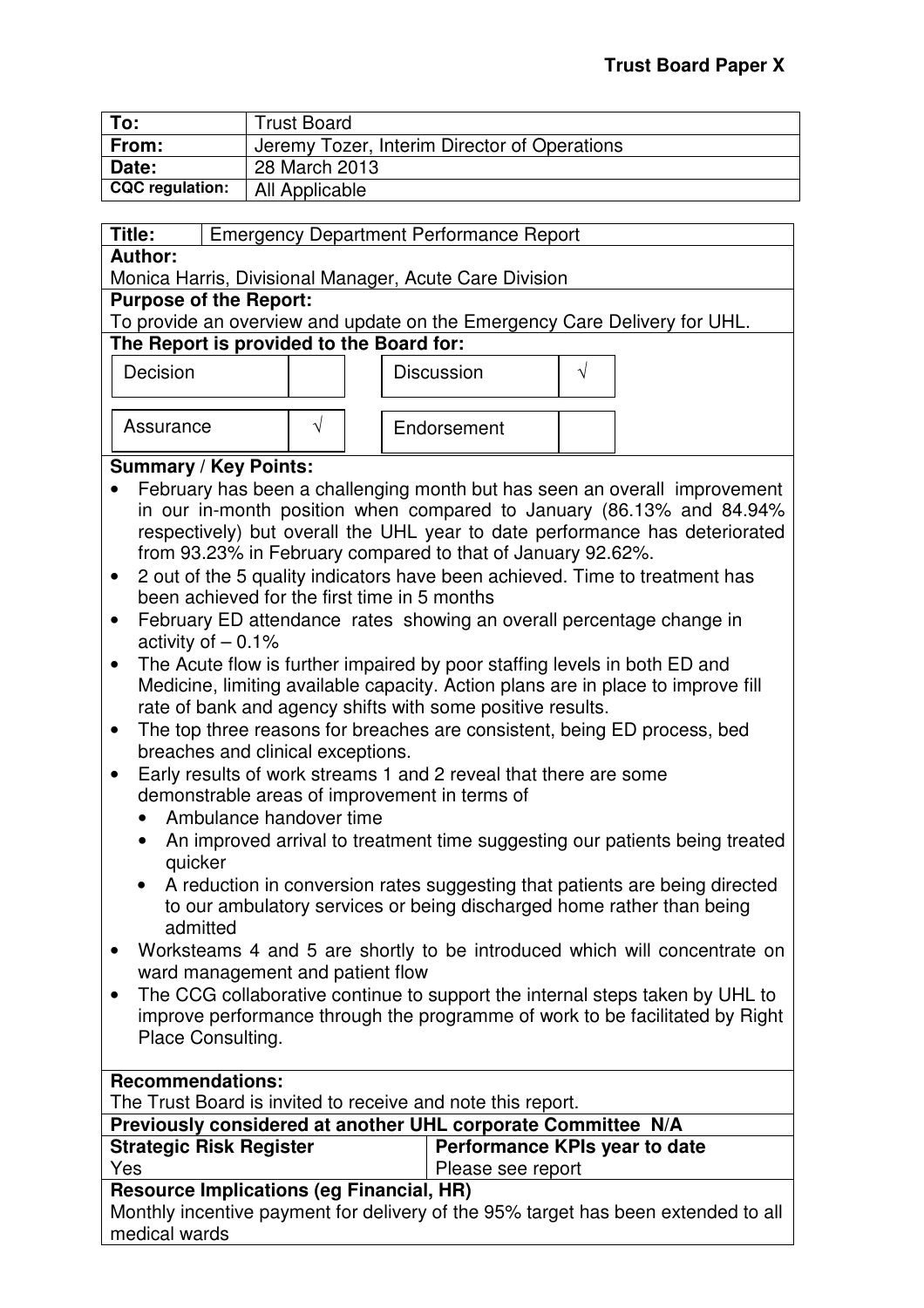Non recurrent funding to support winter pressures Resource implications of implementing ED action plans including capital schemes. **Assurance Implications**  The 95% (4hr) target and ED quality indicators. **Patient and Public Involvement (PPI) Implications** 

Impact on patient experience where long waiting times are experienced

**Equality Impact** 

N/A

# **Information exempt from Disclosure**

N/A

**Requirement for further review**  Monthly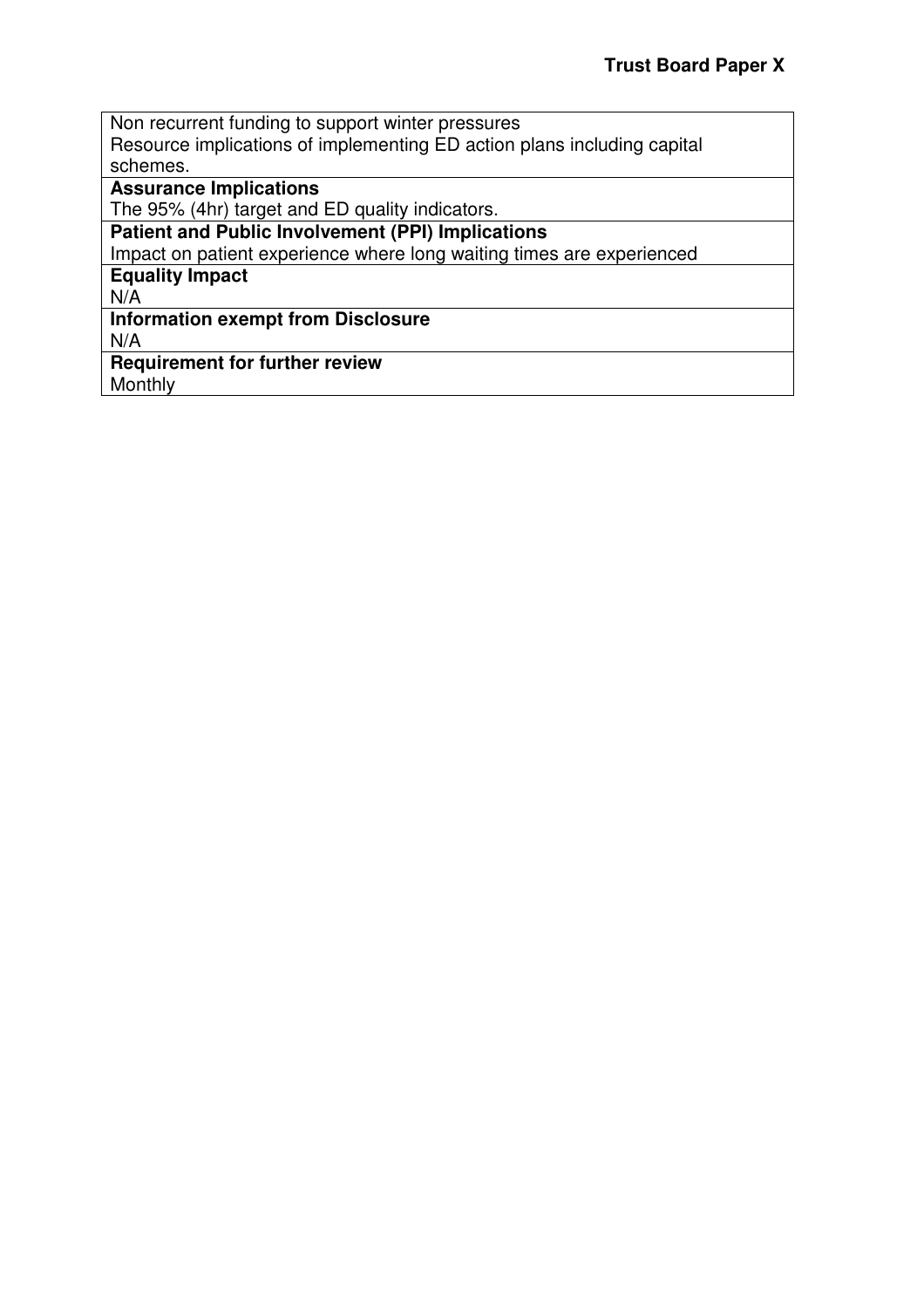| <b>REPORT DATE:</b>    | <b>28 MARCH 2013</b>                    |
|------------------------|-----------------------------------------|
| <b>REPORT SUBJECT:</b> | <b>ED PERFORMANCE REPORT</b>            |
| <b>REPORT FROM:</b>    | <b>MONICA HARRIS &amp; JANE EDYVEAN</b> |
| <b>REPORT TO:</b>      | <b>TRUST BOARD</b>                      |

### **1. Introduction**

UHL continues to experience significant problems in achieving the A&E performance target. Our February position shows an overall improvement in our in-month position when compared to January (86.13% and 84.94% respectively) but overall the UHL year to date performance has deteriorated from 93.23% in January compared to that of 92.62% in February.

Achieving the emergency 95% target and clinical indicators on a sustainable basis continues to be a focal area for improvement and remains a major priority for both UHL and the local health economy. Despite support for recovery plans and agreement to a trajectory for improvement in performance with commissioners, UHL remains behind plan in delivering the agreed performance improvement.



The demand for bank and agency nurses, response to staffing requirements for the new processes in ED, the opening of additional capacity, a decreasing fill rate and an increase in sickness, has resulted in some significant challenges in nurse staffing. February has seen a closure in extra capacity beds due to staffing issues which has significantly impacted on our ability to maintain the four hourly target and our performance has consequently deteriorated.

This report provides details for the current level of performance, an overview of the issues and describes the actions which have been taken to mitigate the impact both in the short and longer term.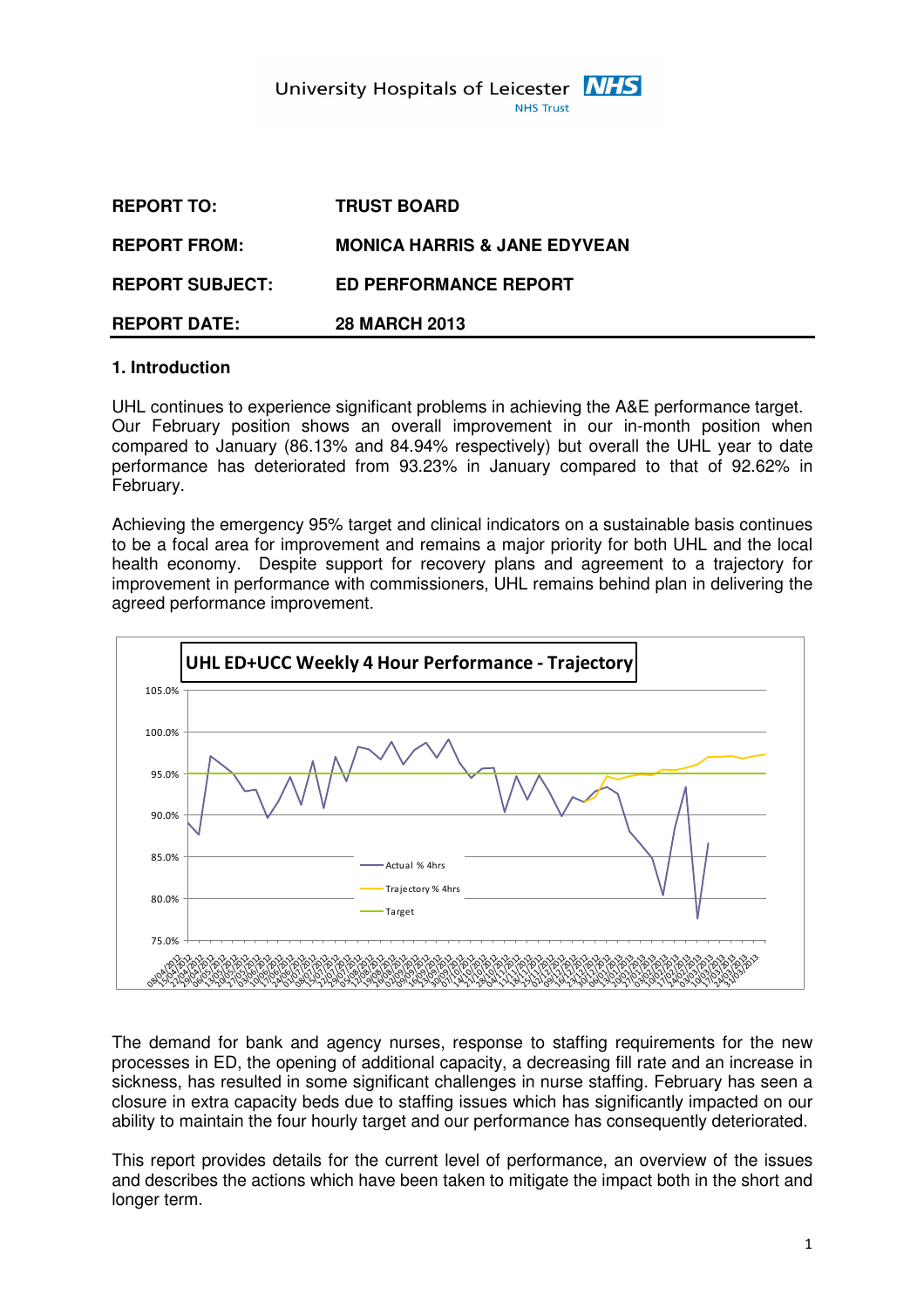# **2. Current Activity and Performance**

#### **2.1 Attendances rates and Diversion rates.**

ED attendance rates for 2012/13 have been consistently above the attendance rates seen in 2011/12 throughout the year even when pre diversion rates are taken into consideration. The downward trend in terms of overall change in activity has been a theme over the past 4 months with February showing an overall percentage change in activity of – 0.1% as shown in the figure below.

|            | <b>EMERGENCY DEPARTMENT TYPE 1 and 2 PLUS URGENT CARE CENTRE</b> |                                               |                                                |                                               |                                                |                                               |                                       |
|------------|------------------------------------------------------------------|-----------------------------------------------|------------------------------------------------|-----------------------------------------------|------------------------------------------------|-----------------------------------------------|---------------------------------------|
|            | <b>UHL</b><br>2010/2011<br>(Post<br>Diversion)                   | <b>UHL</b><br>2010/2011<br>(Pre<br>Diversion) | <b>UHL</b><br>2011/2012<br>(Post<br>Diversion) | <b>UHL</b><br>2011/2012<br>(Pre<br>Diversion) | <b>UHL</b><br>2012/2013<br>(Post<br>Diversion) | <b>UHL</b><br>2012/2013<br>(Pre<br>Diversion) | Overall %<br>Change 12/13<br>vs 11/12 |
| Apr        | 14,117                                                           | 14,117                                        | 13,507                                         | 14,358                                        | 13,532                                         | 14,332                                        | $-0.2%$                               |
| May        | 14,574                                                           | 14,574                                        | 13,871                                         | 14,636                                        | 14.819                                         | 15,633                                        | 6.8%                                  |
| Jun        | 13,509                                                           | 14,298                                        | 13,318                                         | 14,197                                        | 14,248                                         | 15,022                                        | 5.8%                                  |
| Jul        | 12,983                                                           | 14,100                                        | 13.075                                         | 14,014                                        | 14,107                                         | 14.860                                        | 6.0%                                  |
| Aug        | 12.544                                                           | 13,757                                        | 13,086                                         | 14,109                                        | 13.815                                         | 14.817                                        | 5.0%                                  |
| Sep        | 12,726                                                           | 13,720                                        | 13,270                                         | 14,142                                        | 13,839                                         | 14,719                                        | 4.1%                                  |
| Oct        | 12,918                                                           | 14,022                                        | 14,002                                         | 15,000                                        | 14,051                                         | 14,955                                        | $-0.3%$                               |
| Nov        | 13.057                                                           | 13,963                                        | 13,226                                         | 14.051                                        | 14.201                                         | 14.933                                        | 6.3%                                  |
| <b>Dec</b> | 13,500                                                           | 14,488                                        | 13,291                                         | 14,162                                        | 14,150                                         | 14,839                                        | 4.8%                                  |
| Jan        | 12,830                                                           | 13,893                                        | 13,260                                         | 14,196                                        | 13,751                                         | 14,528                                        | 2.3%                                  |
| Feb        | 12,263                                                           | 13,202                                        | 12,978                                         | 13,762                                        | 12,985                                         | 13.754                                        | $-0.1%$                               |
| Mar        | 14,100                                                           | 15,119                                        | 14,884                                         | 15,719                                        |                                                |                                               |                                       |
| Sum:       | 159,121                                                          | 169,253                                       | 161,768                                        | 172,346                                       | 153,498                                        | 162,392                                       |                                       |

Pre and post diversion attendances in month remained marginally higher than average when compared to the monthly average attendances in February 2011/12 (+ 523 pre diversion and +601 post diversion). Focussed efforts between ED assessment teams and UCC staff continue in order to maximise the numbers of patients diverted to the UCC. Whilst early results from the UCC "single front door" pilot are not available the actual numbers diverted during the month of February are marginally lower than the previous month (769 in February vs 777 in January) the percentage of diversions is marginally higher (5.5% vs%.3%). It is anticipated that these figures will improve going forward.



In addition to this work stream, significant work continues to be undertaken by the CCGs to review all ambulance requests by a GP, to prevent attendance, whilst it is early in the trial the impact of which seems positive.

#### **2.2 4-Hour Performance target**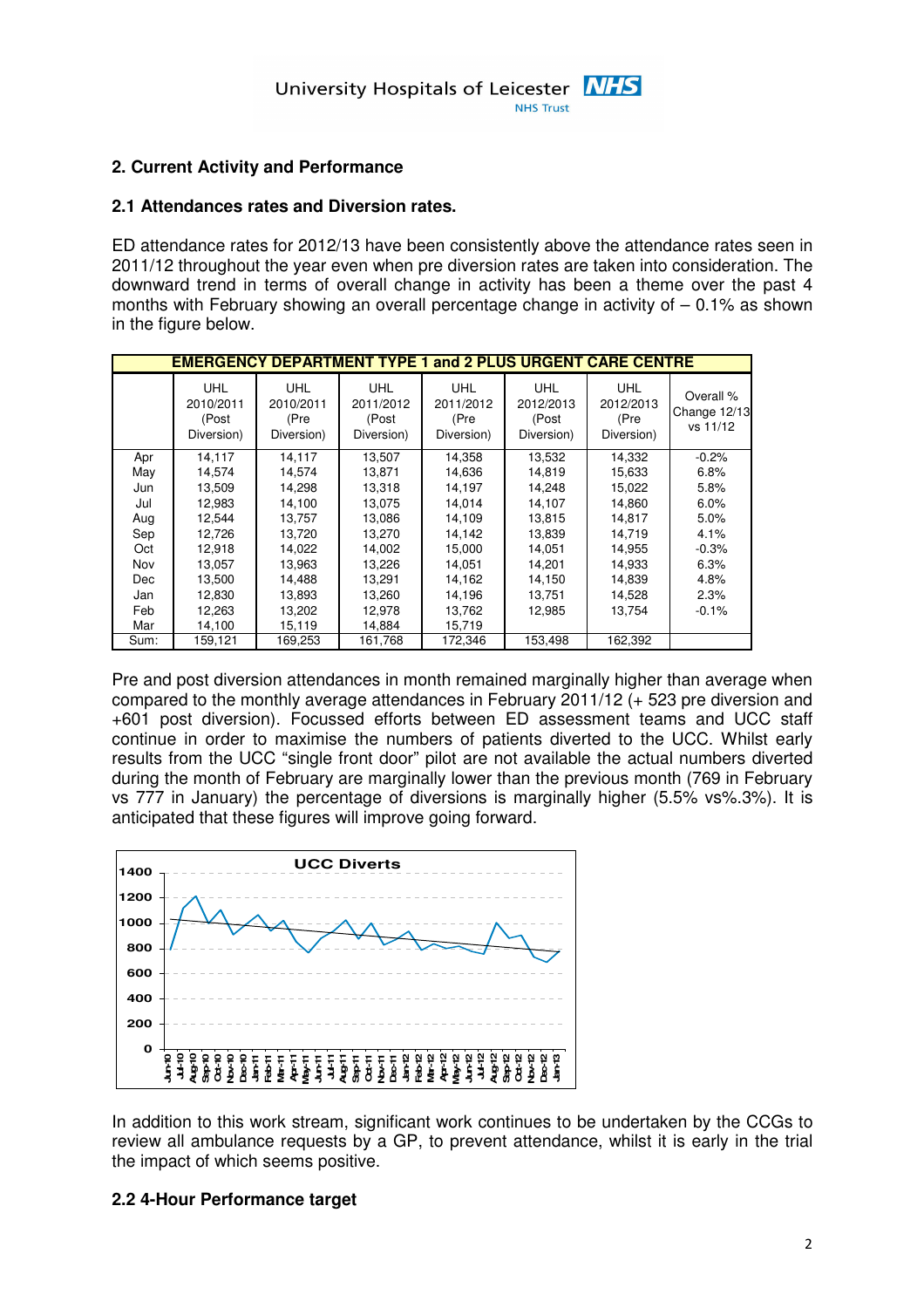Performance against the 4 hour ED target varied significantly throughout February which resulted in a performance of 82.19% for UHL type 1 & 2 attendances and an overall performance of 86.13% when UHL and UCC figures are combined with average daily breach rates ranging from 39 to 133 per day.



# **A&E 4hr Wait 2012/13**

#### **Feb 13**

| <b>Site</b>        | <b>Type</b>  | <b>Atts</b> | <b>Breaches</b> | $\%$ < 4 hr |
|--------------------|--------------|-------------|-----------------|-------------|
| <b>UHL</b>         | Type $1 + 2$ | 12.985      | 2.313           | 82.19%      |
| Urgent Care Centre | Type 3       | 3.730       |                 | 99.87%      |
| UHL + UCC Total    | <b>All</b>   | 16.715      | 2.318           | 86.13%      |

#### **Full Year to Date**

Feb 13

| <b>Site</b>        | Type         | <b>Atts</b> | <b>Breaches</b> | $\% < 4$ hr |
|--------------------|--------------|-------------|-----------------|-------------|
| <b>UHL</b>         | Type $1 + 2$ | 153,498     | 14,308          | $90.68\%$   |
| Urgent Care Centre | Type 3       | 41.531      | 86              | 99.79%      |
| UHL + UCC Total    | <b>All</b>   | 195.029     | 14.394          | $92.62\%$   |

As of the 3<sup>rd</sup> March, UHL was ranked 130 out of 144 Acute Trust for its weekly 4 hour performance of 85.9% and 136 out of 144 over the last 4 weeks, with a performance of 85.9%. Our trend in performance compared to other Acute Trusts, for ED type 1 2 and 3 attendance is shown below: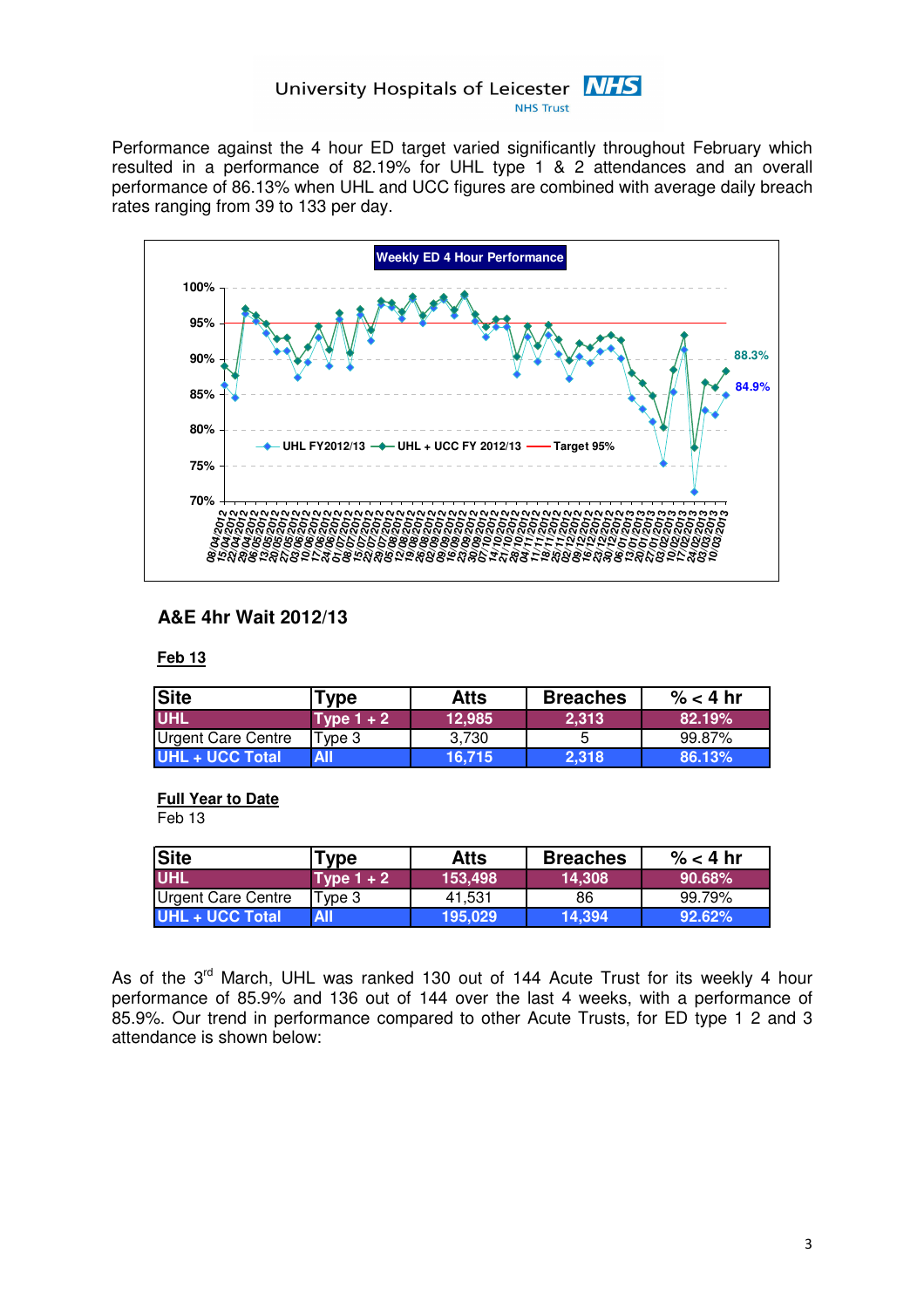

#### **2.3 February Performance**

Our actual performance against the agreed trajectory has fallen short of the required target as shown below in the table:

| 09/12/2012 | 91.6% | 91.6% | 4,129<br>347 |
|------------|-------|-------|--------------|
| 16/12/2012 | 92.9% | 92.2% | 4,204<br>299 |
| 23/12/2012 | 93.4% | 94.6% | 4,110<br>272 |
| 30/12/2012 | 92.6% | 94.3% | 4,068<br>301 |
| 06/01/2013 | 88.1% | 94.6% | 4,169<br>498 |
| 13/01/2013 | 86.6% | 94.9% | 3,929<br>527 |
| 20/01/2013 | 84.8% | 94.8% | 3,593<br>546 |
| 27/01/2013 | 80.4% | 95.5% | 3,898<br>765 |
| 03/02/2013 | 88.4% | 95.4% | 4,217<br>488 |
| 10/02/2013 | 93.3% | 95.7% | 4,138<br>276 |
| 17/02/2013 | 77.6% | 96.1% | 4,152<br>931 |
| 24/02/2013 | 86.7% | 97.0% | 4,089<br>545 |

The expectation from CCGs remains that our performance will significantly improve following the implementation of the new processes on  $18<sup>th</sup>$  February 2013. Although embedding the new processes is providing a real challenge to the Trust internally it is agreed that this will improve performance particularly when supported by the outputs of phase 2 of the programme which will concentrate on ward based processes and discharge.

February saw an average of 25.5% patients admitted from the ED which is broadly consistent with previous months. Occupancy levels within base wards remained high, averaging 95.4% for the month of February. Despite the Acute Division exceeding the 30% discharge before 1pm target out of the hospital in January achievement of the improved performance was not sustained in February therefore it could be argued that further pressures have been put on the emergency system as a consequence.

Staffing has provide a challenge for both medicine and ED as agency and bank requests have continued to increase in response to increasing sickness rates, additional capacity and vacancies. February has seen some of our additional capacity being temporarily closed, in order to ensure safe staffing levels, resulting in the reduction of our winter pressure bedbase. This has had a significant impact on the acute flow and has resulted in increased 4 hourly breaches. In response to this incentive payments have been introduced within the ED since  $1<sup>st</sup>$  March to encourage greater fill rates for vacant shifts with very encouraging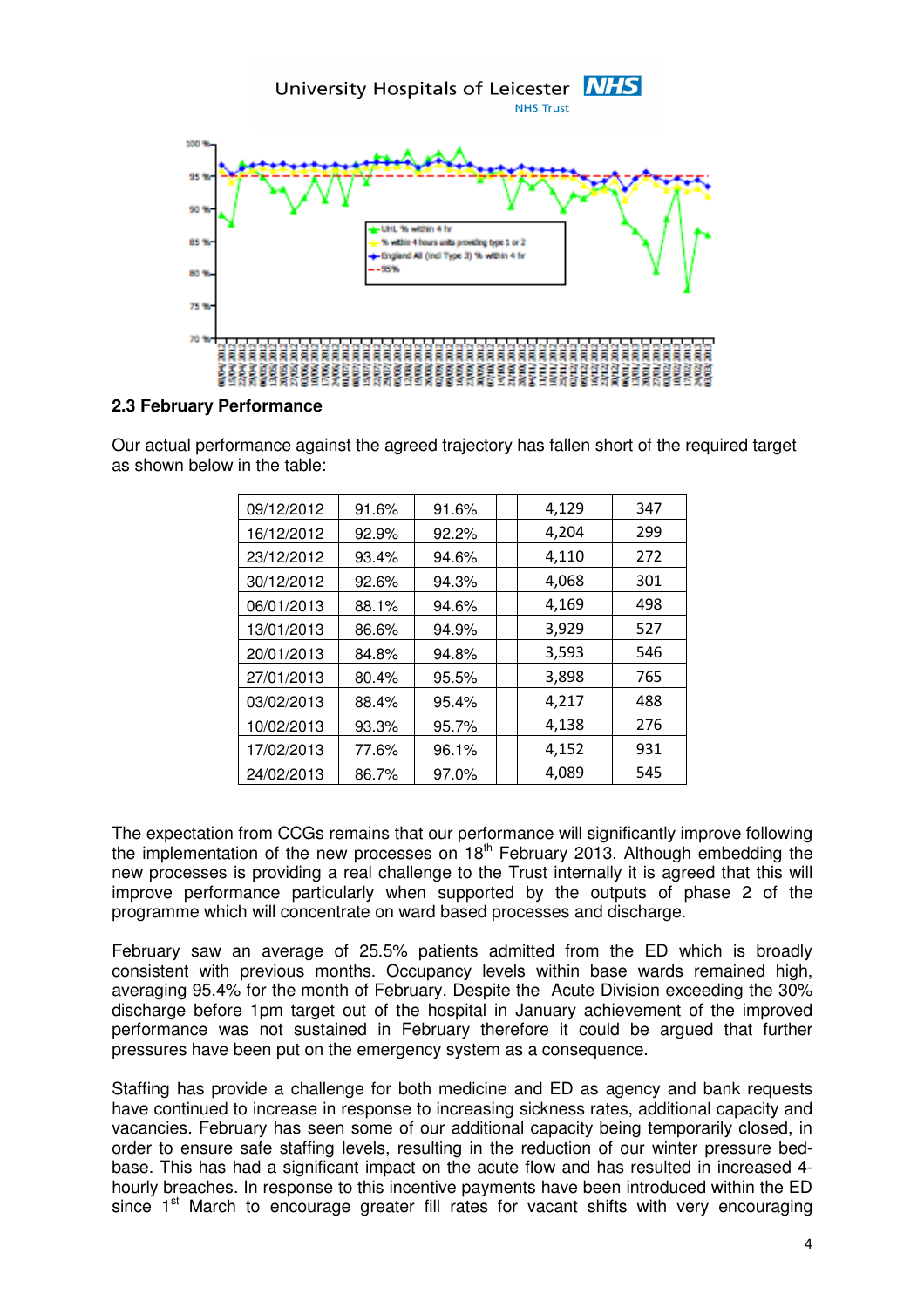results.137 Bank shifts have been filled over a 5 week period since the introduction of the bonus payment.

# **2.5 Delay Reasons**

The top cause this month for breaches is the ED process which remains consistent with those reported for January. The top three reasons for breaches are summarized as

- ED Process 31%
- Bed Breaches 30%
- Clinical Reasons 12%

The distribution of breaches by area is shown in the table below:

| <b>Allocation</b> | <b>Dec-12</b> | $Jan-13$ | Feb-13 | 1st - 11th<br><b>Mar-13</b> | <b>Total</b> | Cumulative % |
|-------------------|---------------|----------|--------|-----------------------------|--------------|--------------|
| <b>CHILDREN</b>   | 66            | 62       | 73     | 18                          | 291          | 4%           |
| <b>MAJORS</b>     | 815           | 1770     | 1402   | 389                         | 5249         | 67%          |
| <b>MINORS</b>     | 127           | 252      | 225    | 38                          | 760          | 10%          |
| <b>RESUS</b>      | 313           | 469      | 356    | 101                         | 1545         | 20%          |
| Sum:              | 1321          | 2553     | 2056   | 546                         | 7845         | 100%         |

The table below provides more detail, and specifies more reasons attributed for breaches. It is worth noting that there has been a sharp fall in the number of breaches attributable to ED process in February despite the fact that this remains the highest cause for breaches. January figures for bed breaches were reflecting the significant pressures in January for beds which is shown in the table below to have settled. Breaches reported for clinical reasons have declined against numbers reported for the previous 2 months.

| Delay Reason                        | <b>Dec-12</b> | $Jan-13$ | Feb-13 | 1st - 11th<br>Mar-13 | <b>Total</b> | Cumulative % |
|-------------------------------------|---------------|----------|--------|----------------------|--------------|--------------|
| <b>Bed Breach</b>                   | 397           | 866      | 506    | 179                  | 2382         | 30%          |
| <b>ED Process</b>                   | 340           | 1005     | 519    | 158                  | 2404         | 31%          |
| ED Capacity (Cubicle Space)         | 17            | 88       | 479    | 114                  | 706          | 9%           |
| ED Capacity (Inflow)                | 128           | 40       | 51     |                      | 313          | 4%           |
| ED Capacity (Workforce)             | 4             | 8        | 54     |                      | 66           | 1%           |
| <b>Clinical Reasons</b>             | 245           | 232      | 189    | 54                   | 906          | 12%          |
| <b>Specialist Assessment</b>        | 36            | 62       | 40     | 9                    | 180          | 2%           |
| Specialist Decision                 | 7             | 5        | 8      |                      | 29           | 0%           |
| Investigation (Imaging & Pathology) | 56            | 66       | 64     | 21                   | 287          | 4%           |
| Transport                           | 73            | 131      | 108    | 7                    | 424          | 5%           |
| Treatment                           | 18            | 50       | 38     | 3                    | 148          | 2%           |
| Sum:                                | 1321          | 2553     | 2056   | 546                  | 7845         | 100%         |

Type 1 Delay Reasons (Excluding "Unknown")

ED is experiencing a larger number of patients in the department at times for a number of reasons. At times this is due to internal delays in patients awaiting medical review whilst at other times this can be due to the availability of beds on the rapid assessment, Short Stay units and access to speciality beds, which is a key element to allow the timely flow of patients out of the Emergency Department. The new processes implemented in mid-February are aiming to significantly improve this situation.

The lack of early availability of beds on base wards to allow flow from the Rapid Assessment and Short Stay units has impacted on the availability of beds at the time of request. This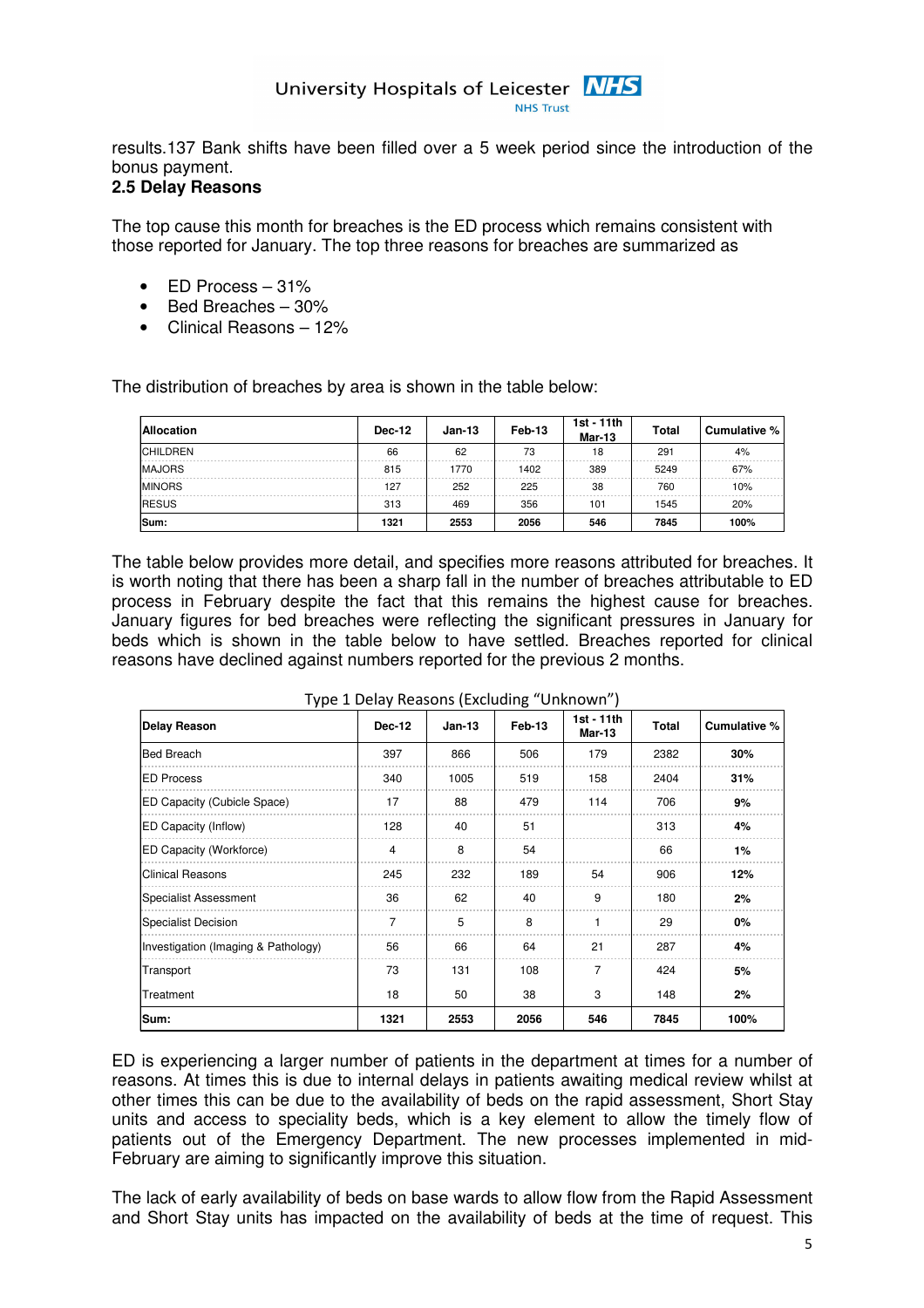coupled with the inability of the emergency department to transfer a patient from the department without delay once a bed is available results in lengthy waits for patients. The average wait between the request for a bed and the patient leaving the emergency department continuously exceeds 30 minutes.



# **2.6 ED Quality Indicators**

Two of the clinical quality indicators were met in February as shown below. The time in the department has reduced in February reversing the trend since October 2012, the reasons for which continue to be multi-faceted. It is agreed that as the new emergency processes become embedded and improved outflow is created across the system that performance will improve. Further to this it is known that data capture needs be improved in the assessment bays as the data captured within the clinical quality indicators is not reflective of the success of the new assessment bay processes and the actual time to initial assessment. This will be addressed in March.



# **3. CCG Support**

There remains continued support from the CCG's to support the Trust in reducing attendance rates. These include improving diversion, providing improved access to primary care placements as a means to reducing delayed transfers, and the enablement of improved access to health and social care to prevent admission. Similarly the CCG's continue to be support the work undertaken by Right Place Consulting and recognise the timeframes for processes to transform working practices.

CCGs continue to pursue innovative work to help support the Trust reducing attendance to ED; The project with GPs allocated to ambulance attendances for 999 calls is being expanded and it is anticipated that this will result in an increased impact on attendances. As previously reported the CCG's continue to support and monitor the implementation of the single front door initiative which is being closely aligned and linked with the new assessment processes within ED.

# **4. REVIEW OF NON ELECTIVE FLOWS**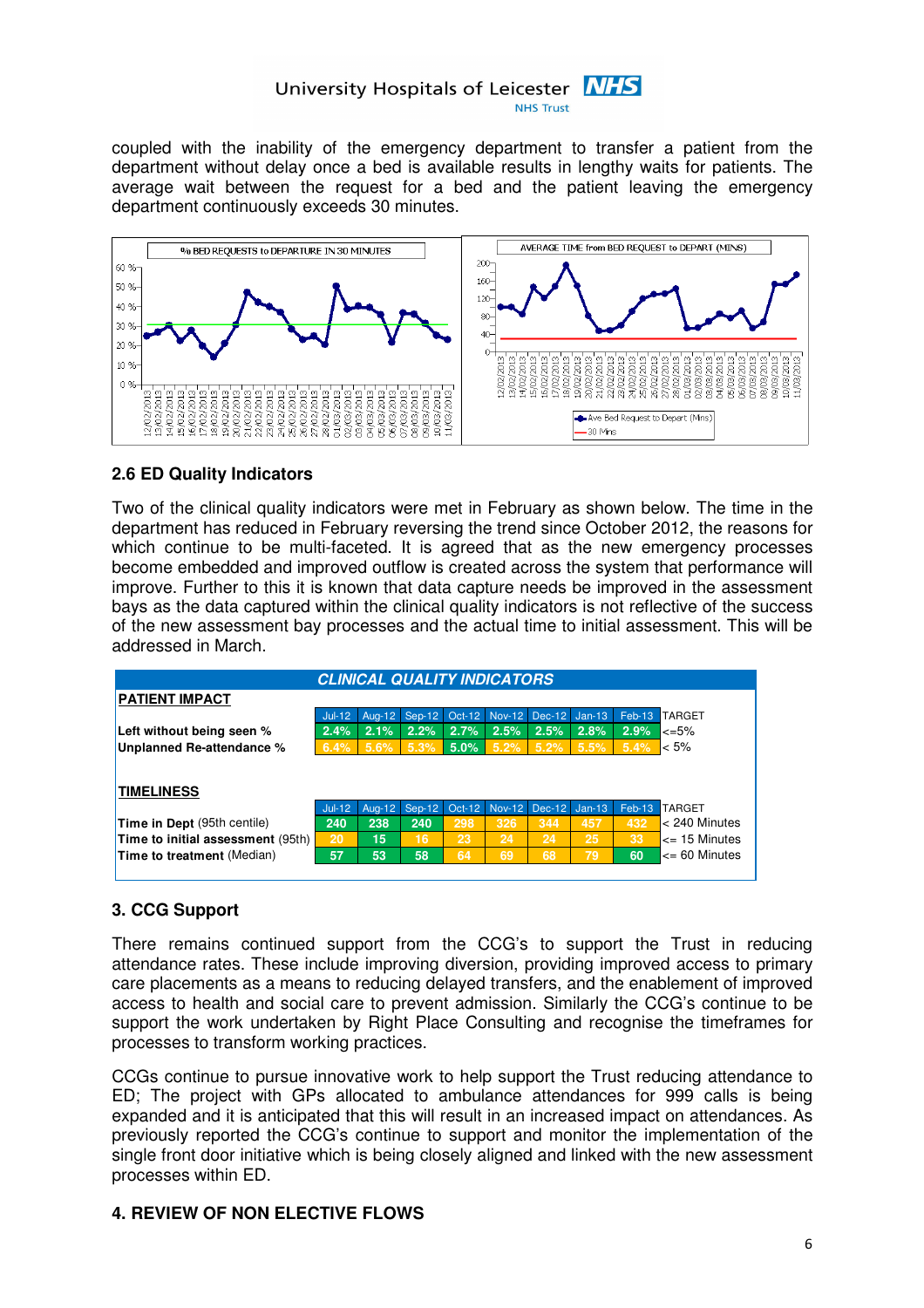The work undertaken by Right Place Consulting (RPC) continues. The project has been hindered by a shortage of nurse staffing resulting in the inability of teams to fully implement the new pathways. Significant work has been undertaken at all levels of the organisation to minimize the risk of reduced nurse to bed ratios. Incentive payments have been extended to ward staff as well as the ED department. This has resulted in a very positive effect in improving fill rates.

Early March saw several visits from the CCG's to several of our wards; they expressed concern with the level of nurse staffing. Action plans have been put in place and positive progress is being made to mitigate the risks of low nurse to bed ratios.

Early results reveal that there are some demonstrable areas of improvement;

- Ambulance handover time
- An improved arrival to treatment time suggesting our patients being treated quicker
- A reduction in conversion rates suggesting that patients are being directed our ambulatory services or being discharged home rather than being admitted.



Worksteams 4 and 5 are shortly to be introduced which will concentrate on

- Ward management processes, ensuring daily ward rounds, specilaity inreach and the rebasing of specialty beds
- Bed Reconfiguration and flow concentrating on bed bureau, bed management functions and processes.

Whilst focus is moving to work streams 4 and 5 a core team has been established to provide continued focus on workstream 1 and 2 to ensure that the processes become embedded and staff are provided with ongoing support in the new ways of working.

#### **5.0 ESTATES SOLUTIONS**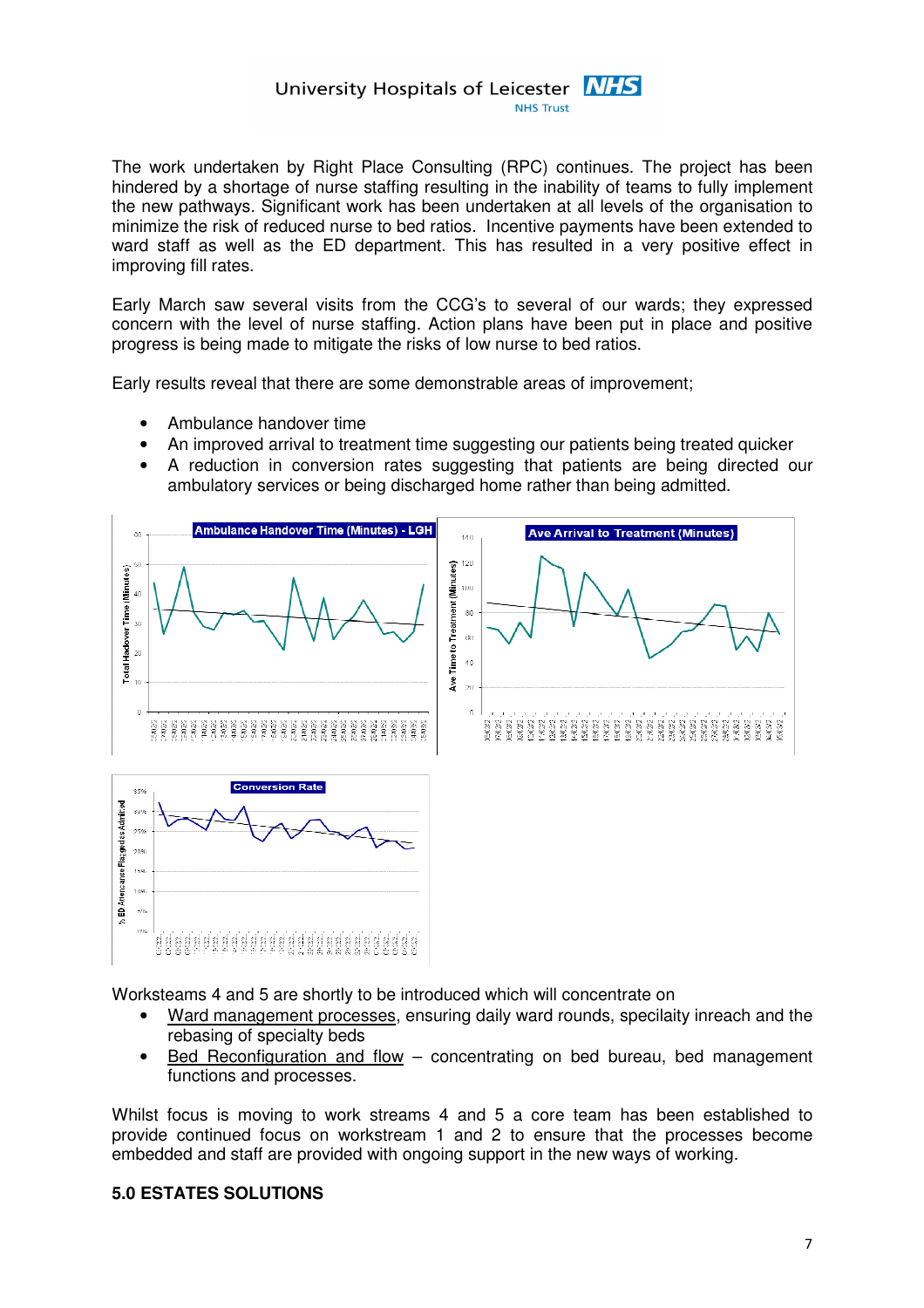Various estates solutions are being undertaken to support the relocation of services aligning clinical adjacencies, and supporting the changes in patient flows, ensuring the right clinical staff are in the right place to support the new acute flow. The Key estates solutions are outlined below:

- The conversion of the current Orthopaedic Seminar room to a clinical area to support EMAS handover to the assessment room staff.
- The expansion of the assessment area in ED is nearly completed with will allow greater space to assess patients

# **RECOMMENDATIONS**

The board are asked to:

- Note the contents of this report
- Acknowledge the significant work and opportunity created by the right place consulting work
- Note the on-going support from the CCG and associated incentive for the weekly achievement of performance.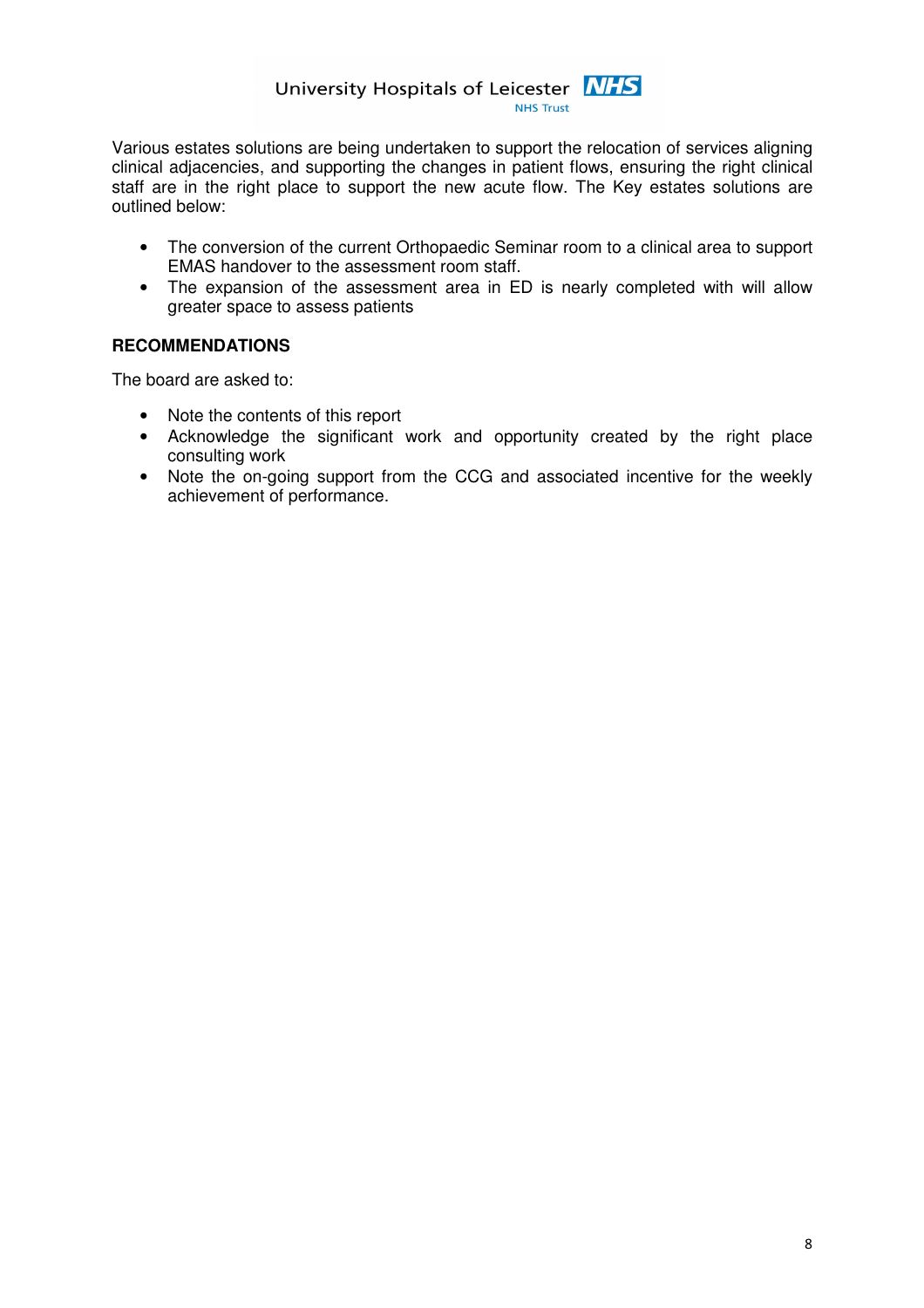

# **Project Highlight Report**

# **Project Name:** Emergency Care Pathway Implementation Programme (ECP)

| Period:                                                                                                                                                                                                                                                                                                                                                                                                                                                                                                                                            | 21 <sup>st</sup> March<br>2013                                                                                                                                                                                                                                                                                                                                                                                                                                                                                                                                                                                                                                                                                                                                                                                                                                                                                                                                                                                                                                                                                                                                                                                                                                                                                                   | <b>Summary position</b>                                                                                                                                                                                                                                                                                                                                                                                                                                                                                                                                                                                                                                                                                                                                                                                                                                                                                        |  |              |  |  |  |  |
|----------------------------------------------------------------------------------------------------------------------------------------------------------------------------------------------------------------------------------------------------------------------------------------------------------------------------------------------------------------------------------------------------------------------------------------------------------------------------------------------------------------------------------------------------|----------------------------------------------------------------------------------------------------------------------------------------------------------------------------------------------------------------------------------------------------------------------------------------------------------------------------------------------------------------------------------------------------------------------------------------------------------------------------------------------------------------------------------------------------------------------------------------------------------------------------------------------------------------------------------------------------------------------------------------------------------------------------------------------------------------------------------------------------------------------------------------------------------------------------------------------------------------------------------------------------------------------------------------------------------------------------------------------------------------------------------------------------------------------------------------------------------------------------------------------------------------------------------------------------------------------------------|----------------------------------------------------------------------------------------------------------------------------------------------------------------------------------------------------------------------------------------------------------------------------------------------------------------------------------------------------------------------------------------------------------------------------------------------------------------------------------------------------------------------------------------------------------------------------------------------------------------------------------------------------------------------------------------------------------------------------------------------------------------------------------------------------------------------------------------------------------------------------------------------------------------|--|--------------|--|--|--|--|
| Author(s):<br><b>Tessa Walton</b>                                                                                                                                                                                                                                                                                                                                                                                                                                                                                                                  |                                                                                                                                                                                                                                                                                                                                                                                                                                                                                                                                                                                                                                                                                                                                                                                                                                                                                                                                                                                                                                                                                                                                                                                                                                                                                                                                  | Last period:                                                                                                                                                                                                                                                                                                                                                                                                                                                                                                                                                                                                                                                                                                                                                                                                                                                                                                   |  | This period: |  |  |  |  |
| 1. Programme Status                                                                                                                                                                                                                                                                                                                                                                                                                                                                                                                                |                                                                                                                                                                                                                                                                                                                                                                                                                                                                                                                                                                                                                                                                                                                                                                                                                                                                                                                                                                                                                                                                                                                                                                                                                                                                                                                                  |                                                                                                                                                                                                                                                                                                                                                                                                                                                                                                                                                                                                                                                                                                                                                                                                                                                                                                                |  |              |  |  |  |  |
|                                                                                                                                                                                                                                                                                                                                                                                                                                                                                                                                                    |                                                                                                                                                                                                                                                                                                                                                                                                                                                                                                                                                                                                                                                                                                                                                                                                                                                                                                                                                                                                                                                                                                                                                                                                                                                                                                                                  | Phase 1 - One month post implementation                                                                                                                                                                                                                                                                                                                                                                                                                                                                                                                                                                                                                                                                                                                                                                                                                                                                        |  |              |  |  |  |  |
| Following implementation of the revised Emergency Care Pathway, some core elements of the<br>model are in place, however, there are a number of elements, which are not consistently<br>applied or adhered to. Phase 1 was extended until the end of March with support rotas of<br>managerial and clinical teams to help enforce the model on the ground on a daily basis. Staff<br>leave, availability and the inconsistent presence of an acute divisional project support team<br>have meant that these rotas have not had the desired impact. |                                                                                                                                                                                                                                                                                                                                                                                                                                                                                                                                                                                                                                                                                                                                                                                                                                                                                                                                                                                                                                                                                                                                                                                                                                                                                                                                  |                                                                                                                                                                                                                                                                                                                                                                                                                                                                                                                                                                                                                                                                                                                                                                                                                                                                                                                |  |              |  |  |  |  |
| An objective evaluation has been undertaken by RPC in conjunction with the Interim COO to<br>obtain a detailed view regarding which standards are and are not in place to direct focus.<br>ECIST will be reviewing the model implementation on the 25 <sup>th</sup> March and the outcome of this<br>visit in combination with our assessment to address the key issues.                                                                                                                                                                           |                                                                                                                                                                                                                                                                                                                                                                                                                                                                                                                                                                                                                                                                                                                                                                                                                                                                                                                                                                                                                                                                                                                                                                                                                                                                                                                                  |                                                                                                                                                                                                                                                                                                                                                                                                                                                                                                                                                                                                                                                                                                                                                                                                                                                                                                                |  |              |  |  |  |  |
| ٠<br>٠                                                                                                                                                                                                                                                                                                                                                                                                                                                                                                                                             | What is working?<br>In the ED Assessment Bay, patients are being seen by a triage nursing team<br>(combination of RN and HCA) on arrival and undertaking a standardised assessment<br>commencing an initial plan to be continued in Majors.<br>In the Rapid Assessment Unit (RAU) and Short Stay Assessment (SSA) and Clinical<br>Decisions Unit (CDU) the teams are working well with 2-3 ward and board rounds per<br>day and reviewing new patients within 30 minutes in hours in hours. The discharge<br>home rate has improved significantly in the Short Stay areas at both the LRI and GGH<br>sites (by over 10%).<br>The Assessment unit Floor Coordinator roles are working well and the junior doctor<br>allocation to bays has allowed actions to be followed up more proactively following<br>ward and board rounds.<br>The Acute Frailty Service is integrating with the Assessment Units and conversion<br>rates have not increased for this cohort of patients, or length of stay. There have been<br>some initial teething problems with streaming of patients from ED on the correct<br>pathway and the Primary Care Coordinator role and teams culturally shifting to work<br>from the EDU to a wider department with new ways of working. These are improving<br>with weekly meetings to troubleshoot issues. |                                                                                                                                                                                                                                                                                                                                                                                                                                                                                                                                                                                                                                                                                                                                                                                                                                                                                                                |  |              |  |  |  |  |
| $\bullet$<br>٠                                                                                                                                                                                                                                                                                                                                                                                                                                                                                                                                     | What is not working - key themes:                                                                                                                                                                                                                                                                                                                                                                                                                                                                                                                                                                                                                                                                                                                                                                                                                                                                                                                                                                                                                                                                                                                                                                                                                                                                                                | (Reference Key Performance Indicators Section 4)<br>Key themes have been identified as compounding reasons for the inconsistent application of<br>the new standards and ongoing poor performance - Resourcing, Clinical Leadership,<br>Untimely flow onto base wards and Entrenched behaviours.<br>Poor staffing in key areas due to vacancies and unfilled bank/agency shifts results in<br>roles and responsibilities being stretched and inconsistent application of the model.<br>An example of this is the Floor Coordinator role on the Assessment Unit - once this<br>post holder has to become one of the staff numbers in the bays, this role is critically<br>stretched impacting on clinical handover and flow management.<br>Where flow to base wards is late, backlog builds up in the Assessment Units and<br>then ED and during the daytime where there are the most resources patients are not |  |              |  |  |  |  |

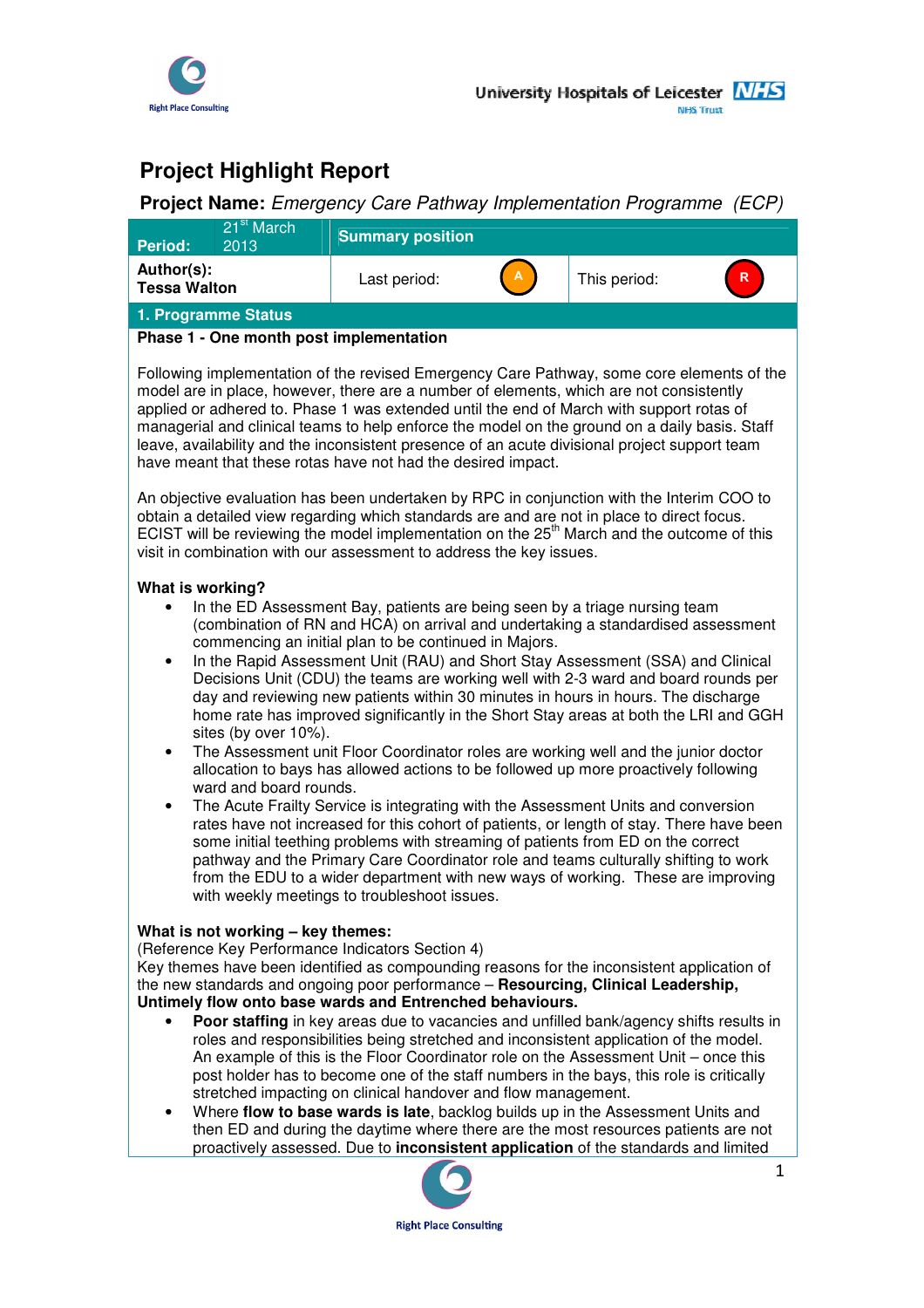

# University Hospitals of Leicester NHS

**NES Trust** clinical leadership on the floor to reinforce the standards, old and localised practices are emerging, e.g. no urgency on the Assessment units to proactively discharge patients, medical teams in the Assessment Bay in ED not considering alternative options to Majors – e.g. UCC/Acute Medical Clinic/EDU etc. This results in overcrowding of the Majors area and reinforces the mentality that all patients need to be there. This is a consequence of the culture to keep hold of patients for as long as possible and not to get patients moved onto the right environment. Furthermore, the delay in implementation of the 'Core Team' rota on the LRI Assessment Units resulted in daily discharge variation between consultants of 14%-68%.

• There has been limited Divisional and Head of Service **medical leadership** to reinforce the models on the ground or tackle/address where the above core issues are arising. Where Divisional or CBU managerial presence has been in place, there has been a limited understanding of the model despite briefings (excluding those directly involved in the process).

#### **Key Next Steps:**

- **Convene key stakeholders on 22<sup>nd</sup> March including medical, nursing and managerial** to enforce steps to address the core issues:
	- o Performance manage where data entry not completed
	- o Address escalation (and non-escalation) where standards are not adhered to
	- o Exploration of the UCC directly taking more Minors patients within a defined governance structure to release capacity in ED.
- Introduce (22<sup>nd</sup> March) an external, experienced ED nurse to train and up-skill the Nurse in Charge staff to support the on the ground compliance with the model standards in ED.
- Put in place weekly performance management meeting (week commencing 25<sup>th</sup>) March) with Interim COO, RPC, Deputy Divisional Director Acute Care, Phase 1 Clinical Workstream Leads and Project Managers to review performance information and agree relevant actions accordingly.
- Implement clear action plan to address identified issues with Programme Directors, Divisional Management team and Key Project Stakeholders to reinforce the right standards within the model, incorporating ECIST recommendations when available.
- Finalise KPIs and reinforce requirement to input accurate data with effective performance management where data entry poor.
- Commence Phase 2 to support flow into base wards.

| 2. Milestone                                      | <b>Target date</b> | <b>Status</b><br>$(R/A/G)^*$ | <b>Estimated date of</b><br>completion                                |
|---------------------------------------------------|--------------------|------------------------------|-----------------------------------------------------------------------|
| Implementation<br>completed                       | 28-02-13           | ${\mathbf R}$                | $31 - 05 - 13$                                                        |
| Evaluation one month<br>post implementation       | $22 - 03 - 13$     | G                            | Complete                                                              |
| <b>Agreed Action Plan</b><br>following Evaluation | $22 - 03 - 13$     | $\overline{A}$               | 25-03-13<br>(incorporating ECIST<br>recommendations<br>when received) |
| Phase 2 Mobilisation                              | $14 - 02 - 13$     | $\overline{A}$               | $25-03-13$                                                            |

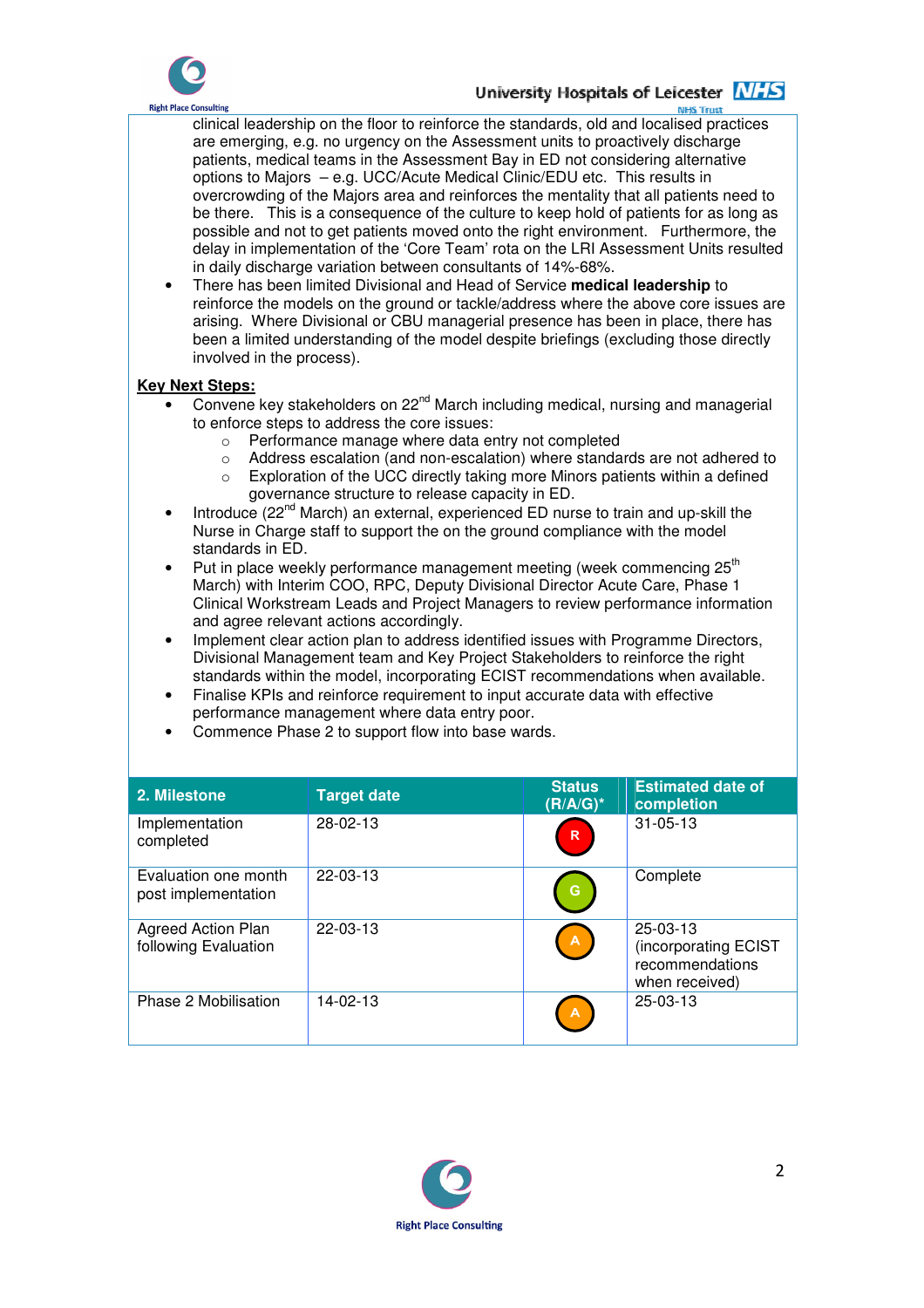

# University Hospitals of Leicester **MHS**

| 3. Risks and Mitigations:                                                                                                                                                       |                                       |                                                                                                                                                                                                                              |                                                                       |                       |
|---------------------------------------------------------------------------------------------------------------------------------------------------------------------------------|---------------------------------------|------------------------------------------------------------------------------------------------------------------------------------------------------------------------------------------------------------------------------|-----------------------------------------------------------------------|-----------------------|
| <b>Description</b>                                                                                                                                                              | <b>Risk</b><br><b>Rating</b><br>(RAG) | <b>Mitigating action</b>                                                                                                                                                                                                     | <b>Owner</b>                                                          | <b>Review</b><br>date |
| Significant resistance<br>from key<br>stakeholders.                                                                                                                             | $\mathsf{R}$                          | Individual meetings<br>with RPC/ Division/<br><b>Executive sponsors</b><br>taking place.<br>Meeting scheduled<br>on 22 <sup>nd</sup> March to<br>address specific<br>clinical resistance in<br><b>ED</b>                     | Jeremy Tozer,<br>Pete Rabey,<br><b>Ben Teasdale</b>                   | 26/03/13              |
| Nurse Staffing impact<br>on model delivery                                                                                                                                      |                                       | Review success of<br>latest recruitment<br>drive and potentially<br>run another one<br>ahead of scheduled<br>3month recruitment<br>plan.<br>Continue incentive<br>scheme for staff to<br>take bank shifts in<br>these areas. | Sue Mason,<br>Jeremy Tozer,<br><b>HR</b>                              | 26/03/13              |
| Programme<br>momentum will<br>degenerate once<br>programme structure<br>is removed.                                                                                             |                                       | Ongoing weekly<br>integrated<br>Workstream<br>meetings being held<br>with key<br>stakeholders to<br>monitor progress<br>and address issues.<br>3 key leads<br>identified to support<br>enforcement                           | Workstream<br>leads:<br><b>Ben Teasdale</b><br>and Catherine<br>Free. | 26/03/13              |
| Lack of clinical<br>engagement and<br>inability to obtain<br>consensus on the<br>medical model will<br>impact on<br>implementation of the<br><b>Emergency Care</b><br>Programme |                                       | Specific resistance<br>among individual<br>clinicians is to be<br>addressed on a 1:1<br>basis following wider<br>key stakeholder<br>meeting                                                                                  | Pete Rabey,<br>Sue Mason,<br>Monica Harris                            | 26/02/13              |
| Easter Break could<br>impact on flow to<br>base wards and<br>staffing to support<br>embedding Phase 1                                                                           | $\mathsf{R}$                          | Easter Planning to<br>ensure adequate<br>cover of base wards<br>to minimise impact<br>on flow in Trust.                                                                                                                      | Jeremy Tozer,<br>Jon Bennett                                          | 26/03/13              |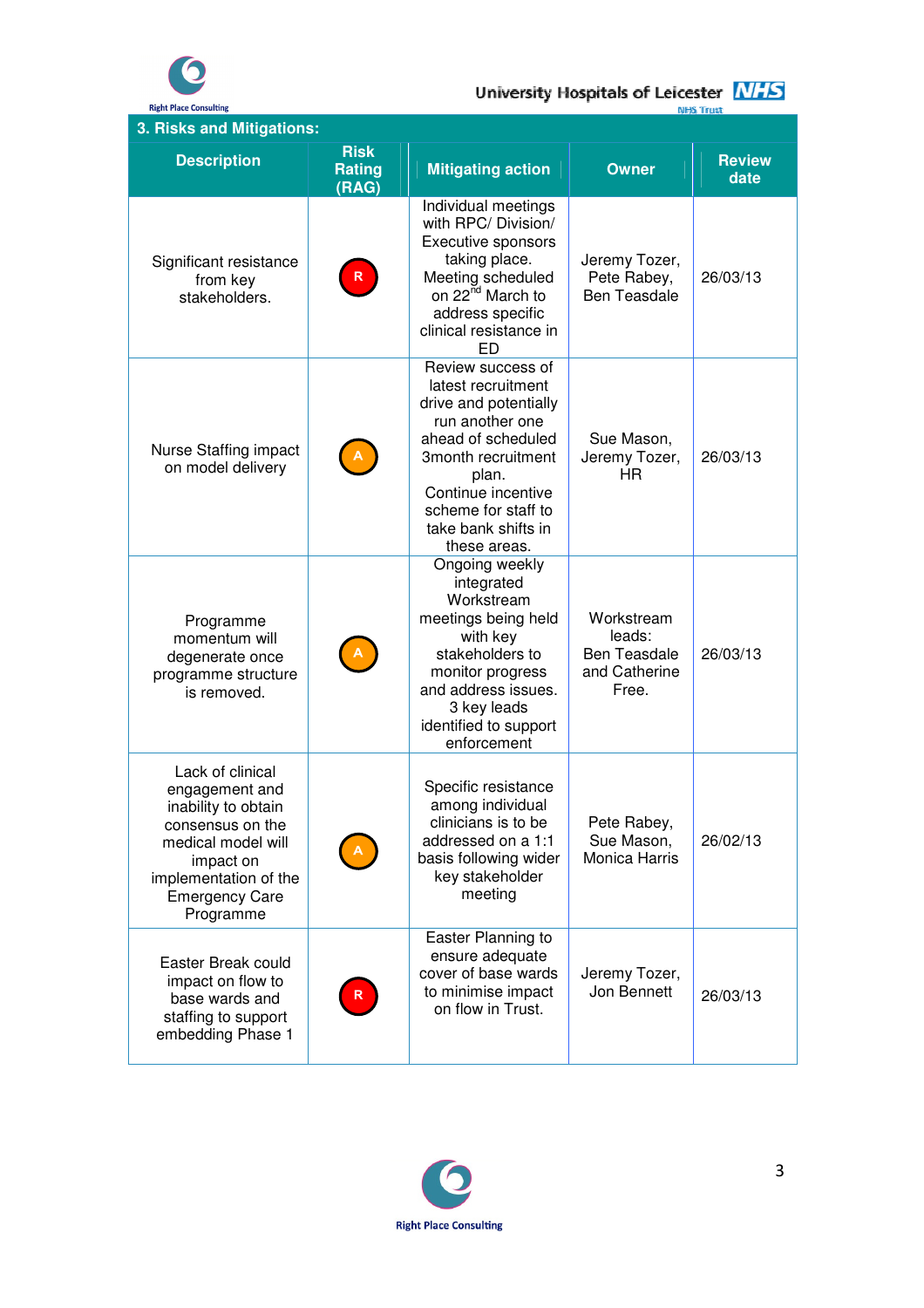

# University Hospitals of Leicester **NHS**

| <b>Right Place Consulting</b>                                                                                                   |                |                                                                                                                                                                                                                                                                                                          |                                                    | <b>NHS Trust</b> |
|---------------------------------------------------------------------------------------------------------------------------------|----------------|----------------------------------------------------------------------------------------------------------------------------------------------------------------------------------------------------------------------------------------------------------------------------------------------------------|----------------------------------------------------|------------------|
| There is a risk that<br>ongoing poor ED<br>performance will<br>impact the<br>embedding of best<br>practice processes            | $\mathsf{R}$   | Introduction of ED<br>nurse to support,<br>embed and<br>troubleshoot on the<br>ground to reinforce<br>model put in place<br>from $22/03/13$<br>Leadership support<br>required by the<br>Programme<br>Directors and<br><b>Accountable Officers</b><br>to address poor<br>performance against<br>standards | Jeremy Tozer,<br>Pete Rabey                        | 26/03/13         |
| There is a risk that<br>Phase 2 will be<br>delayed in<br>implementation due<br>to immediate<br>capacity pressures<br>and Easter | $\mathsf{R}^-$ | Individual<br>stakeholder<br>engagement<br>continuing.<br>Ensure baseline<br>information re job<br>planning available to<br>mitigate delays in<br>Workstream<br>meetings to<br>progress plan                                                                                                             | Programme<br>Directors:<br>Pete Rabey<br>Jez Tozer | 26/03/13         |



R There are significant issues that require immediate remedial action.

A Issues have been identified that will require remedial action if project is to remain within tolerance.

**G** Project is progressing to plan.